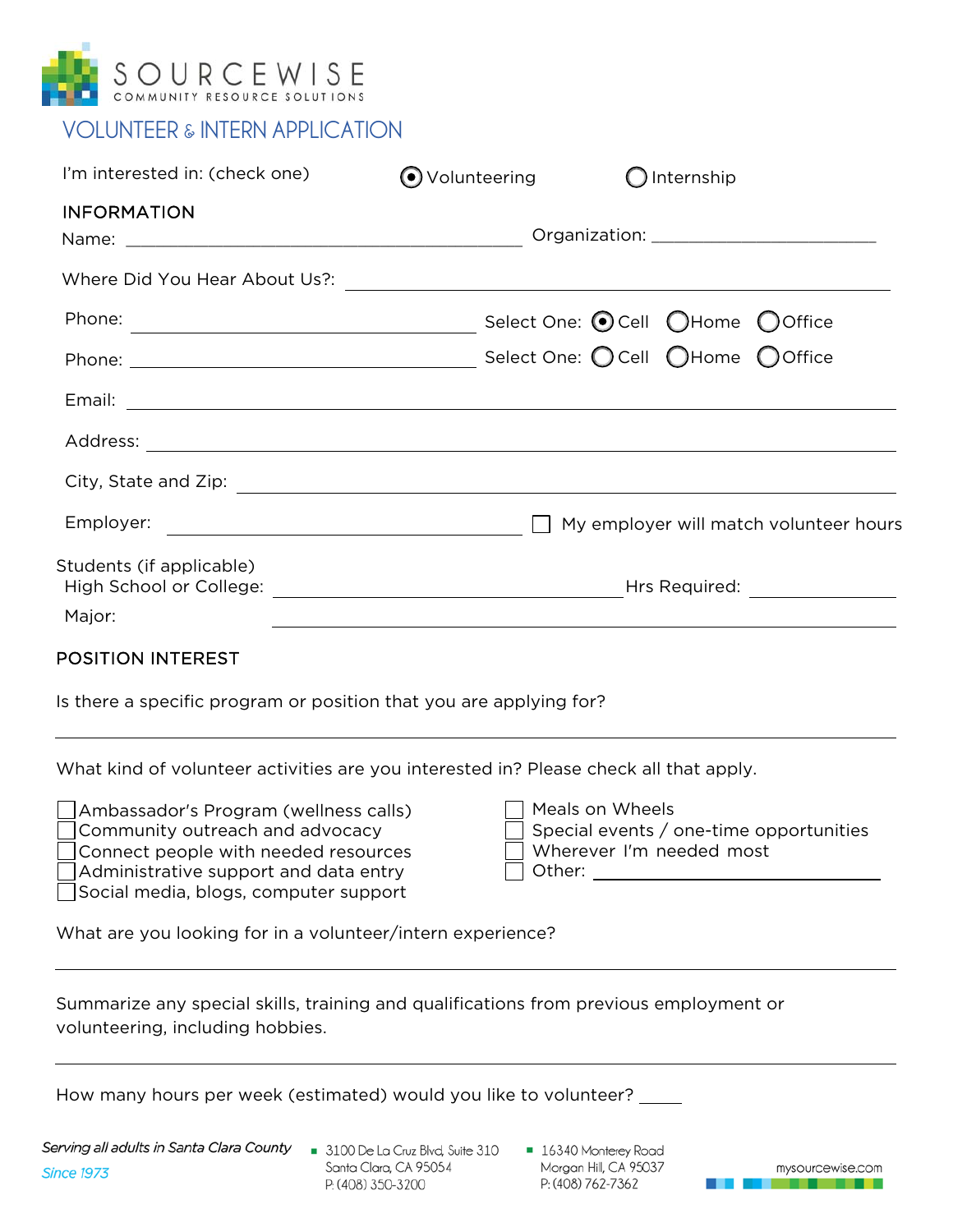

When are you available to volunteer? (Check all that apply):

| $\Box$ Mornings   | □ Weekends              |
|-------------------|-------------------------|
| $\Box$ Afternoons | Weekdays                |
| $\Box$ Evenings   | $\Box$ Other (specify): |

What are some skills or experience that you would like to gain?

What languages do you speak and/or write? Please check all that apply:

| Cantonese  | Write | Speak-Fluent | Speak - Conversational |
|------------|-------|--------------|------------------------|
| Mandarin   | Write | Speak-Fluent | Speak - Conversational |
| Russian    | Write | Speak-Fluent | Speak - Conversational |
| Spanish    | Write | Speak-Fluent | Speak - Conversational |
| Vietnamese | Write | Speak-Fluent | Speak - Conversational |
| Other:     | Write | Speak-Fluent | Speak - Conversational |

Please describe your experience working with people living on low incomes, or seniors, or adults with disabilities from diverse backgrounds (this may include race, culture, sexual orientation, socioeconomic, age, etc.):

| Do you have access to a vehicle that you would be willing to use while volunteering? $\bigcirc$ Yes $\bigcirc$ No |
|-------------------------------------------------------------------------------------------------------------------|
| If yes, please specify: $\Box$ Car $\Box$ Truck $\Box$ SUV $\Box$ Van $\Box$ Other                                |
| If you answered, Yes, do you have a valid California Driver's License? $\bigcap$ Yes $\bigcap$ No                 |
| If you answered, Yes, do you have a valid Insurance? $\bigcirc$ Yes $\bigcirc$ No                                 |

\*As a volunteer, you may need to travel to community events, festivals, or make a home visit.

## REFERENCES

References are contacted to help determine appropriate volunteer positions. Work, volunteer, school or personal references (excluding family members or spouse/partners) are acceptable.

| Name:           | Relationship:           |
|-----------------|-------------------------|
| Email:          | Phone:                  |
| Name:<br>Email: | Relationship:<br>Phone: |

## EMERGENCY CONTACT

Name: The example of the example of the example of the example of the Phone:  $\blacksquare$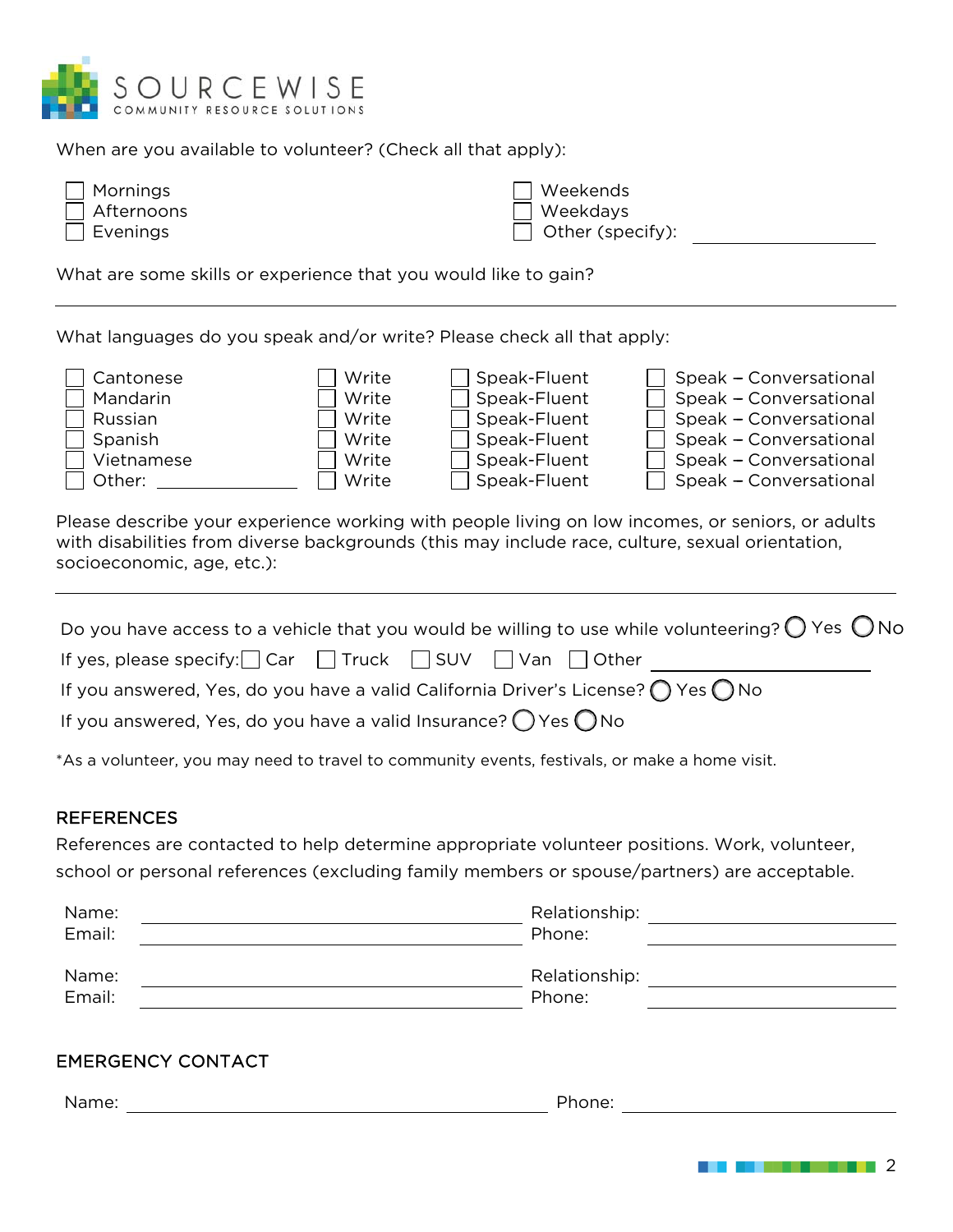## AUTHORIZATION/CONSENT (Required)

I certify that the answers given in this application are true and complete to the best of my knowledge. I authorize investigation of all statements contained in this application as may be necessary for the purpose of determining whether there is an appropriate and satisfactory volunteer or intern position for me, including contacting my references. I understand that prior to being accepted as a volunteer, I will need to have a Live Scan background check performed, and I agree to complete the form(s) required for that process. I understand that this application is not, and is not intended to be, a contract. I understand that false or misleading information provided in my application may result in my not being able to continue as a volunteer with Sourcewise.

If I am under 18, an underage waiver must be signed by a parent or guardian prior to volunteering.

Applicant's signature:  $\blacksquare$ 

Thank you for your interest in volunteering at Sourcewise! Please send or email your completed application to: Sourcewise - Volunteer Program 3100 De La Cruz Blvd, Ste 310 Santa Clara, CA 95054 volunteer@mysourcewise.com

Phone: (408) 350-3200, option 1 Fax: (855) 921-1873